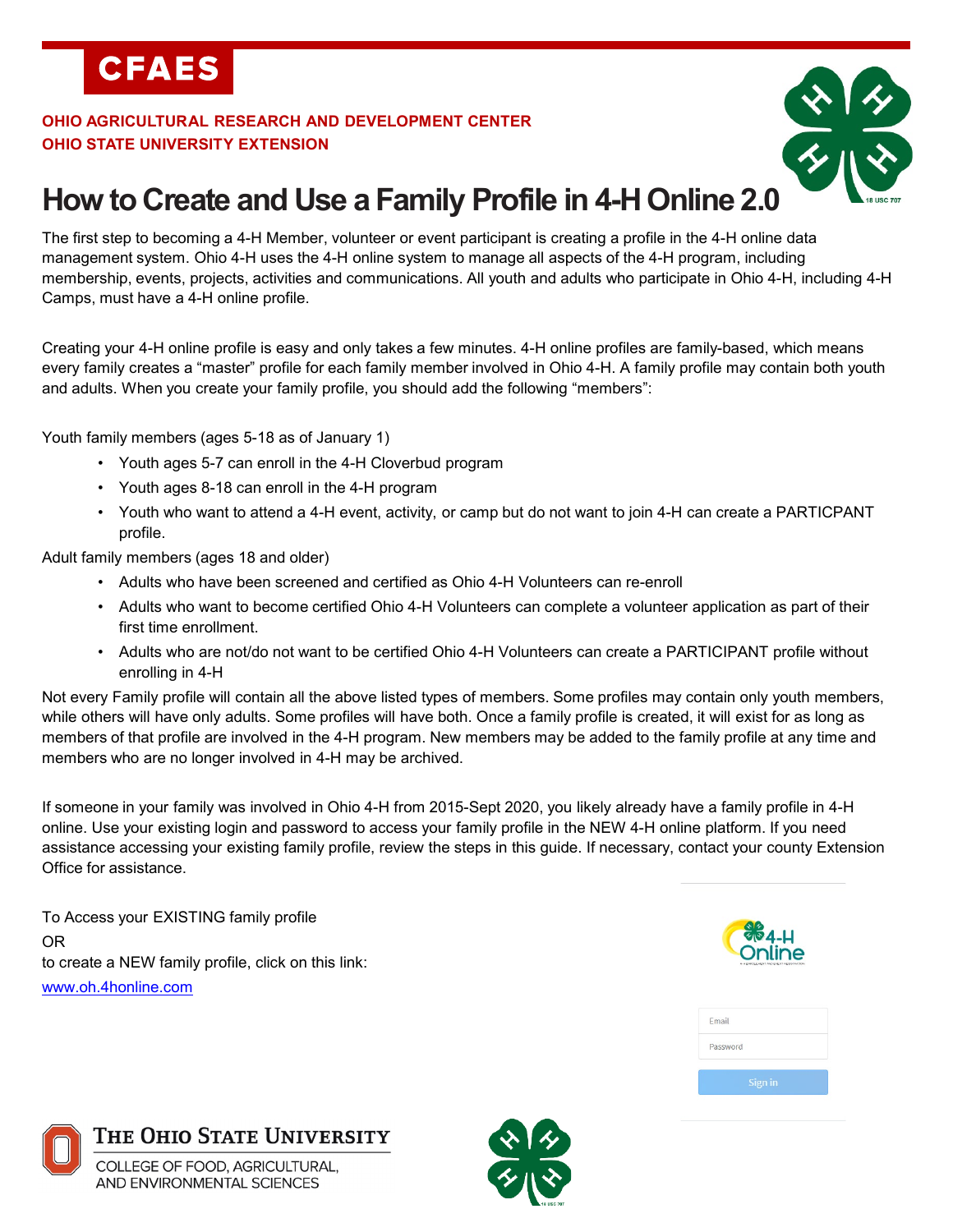### **FAMILY ENROLLMENT**

**CFAES** 

### **OPENING AN EXISTING FAMILY PROFILE RE-ENROLL IN 4-H**



If you have already been enrolled in 4-H, you already have a 4-H online family profile. You can access your account by following the directions below.





#### THE OHIO STATE UNIVERSITY

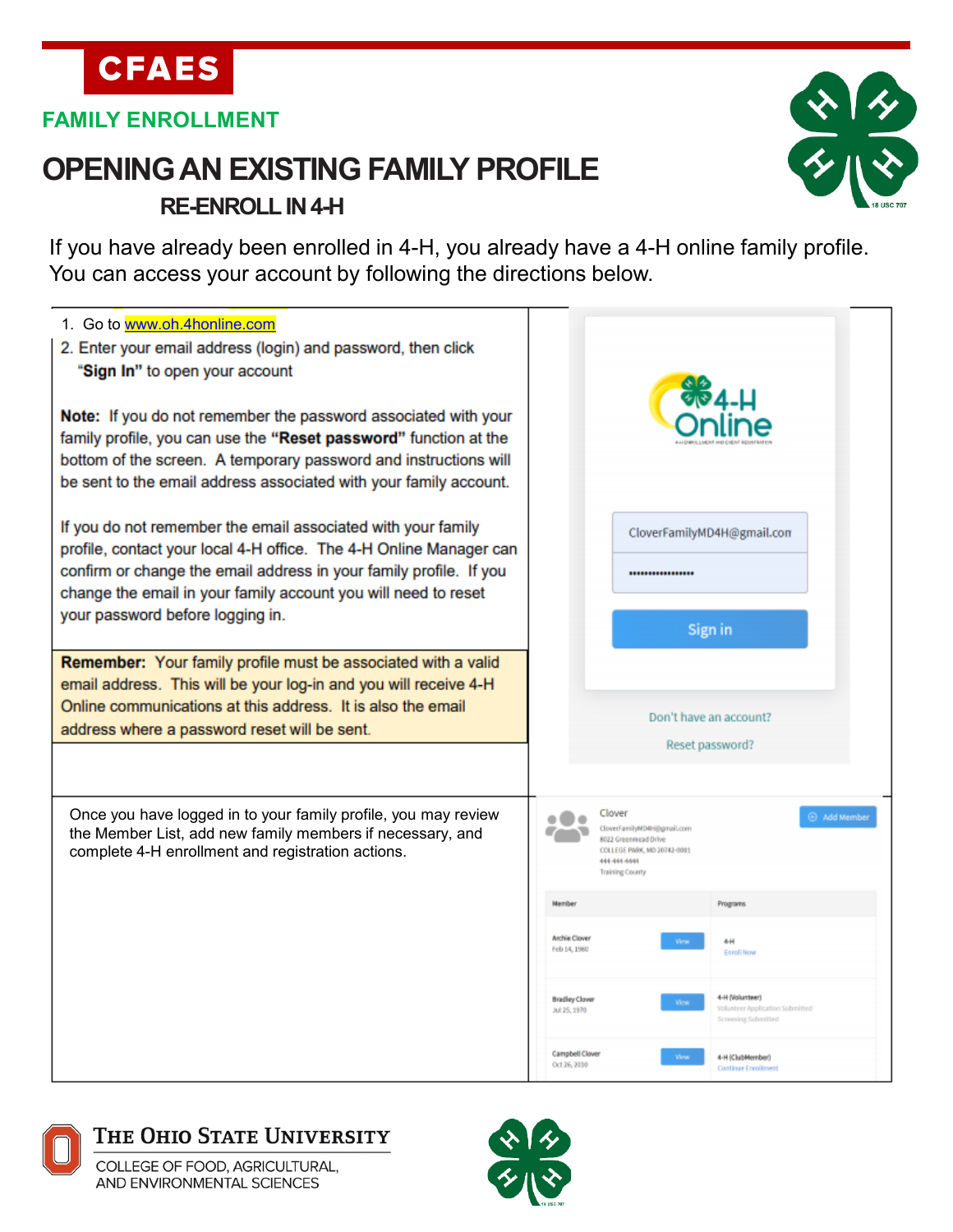**CFAES** 

#### **FAMILY ENROLLMENT**

## **Creating a NEW Family Profile ARE YOU NEW TO 4-H**



Only families participating in Ohio 4-H for the first time should create a NEW family profile. Once created, family profiles are permanent. If you already have a 4-H online family profile **DO NOT CREATE A NEW ONE.** Contact your local OSU Extension office for assistance if you are not sure whether you have a family profile, or if you don't know how to access it .

**To create a NEW family profile in 4-H online, follow the steps below:**

| 1. Go to www.oh.4honline.com<br>2. Click "Don't have an account?" if you have never enrolled in<br>4-H before using 4-H Online.<br>Note: Your family profile must be associated with a valid email                                       |                                                                                                                                                                                |  |
|------------------------------------------------------------------------------------------------------------------------------------------------------------------------------------------------------------------------------------------|--------------------------------------------------------------------------------------------------------------------------------------------------------------------------------|--|
| address. This will be your log-in and you will receive 4-H Online<br>communications at this address. It will also be the email address<br>where a password reset will be sent if needed.                                                 | Email<br>Password                                                                                                                                                              |  |
| The email address you provide can only be associated with one<br>family profile. If 4-H Online does not accept your email address, you<br>may already have a 4-H Online family account. Contact your local<br>4-H office for assistance. | Sign in<br>Don't have an account?<br>Reset password?                                                                                                                           |  |
| 3. Select "OHIO" from the drop-down menu<br>4. Select "Ohio State University" for the Institution                                                                                                                                        | Online<br>Create Vour Account<br>Scientifica State Memory<br><b>Replace</b><br><b>Infection Institution</b><br><b>University of Holyman &amp;</b><br>Divisioner beige retorned |  |
| 5. Select your county from the drop-down<br>menu                                                                                                                                                                                         | A Bostony<br><b>Kana Arundol</b><br>Baltimore<br><b>Baltimore (city)</b><br>Calvert<br>Caroline<br>Carroll<br><b>CHOR</b>                                                      |  |
| Note: When selecting your county, you are choosing the 4-H<br>program in which your family will participate.                                                                                                                             | Charles<br>Dendheste<br>Frederick<br>Garrett<br>Harford<br>Howard<br>Kamt<br>Montgaraery<br><b>Pinnon Georgin's</b><br>Queen Anne's                                            |  |
| <b>Click "Continue"</b>                                                                                                                                                                                                                  | Someroet<br>St. Mary's<br>Select County (100414)<br>BMA                                                                                                                        |  |
|                                                                                                                                                                                                                                          | Do you want to sign in instead?                                                                                                                                                |  |

## THE OHIO STATE UNIVERSITY

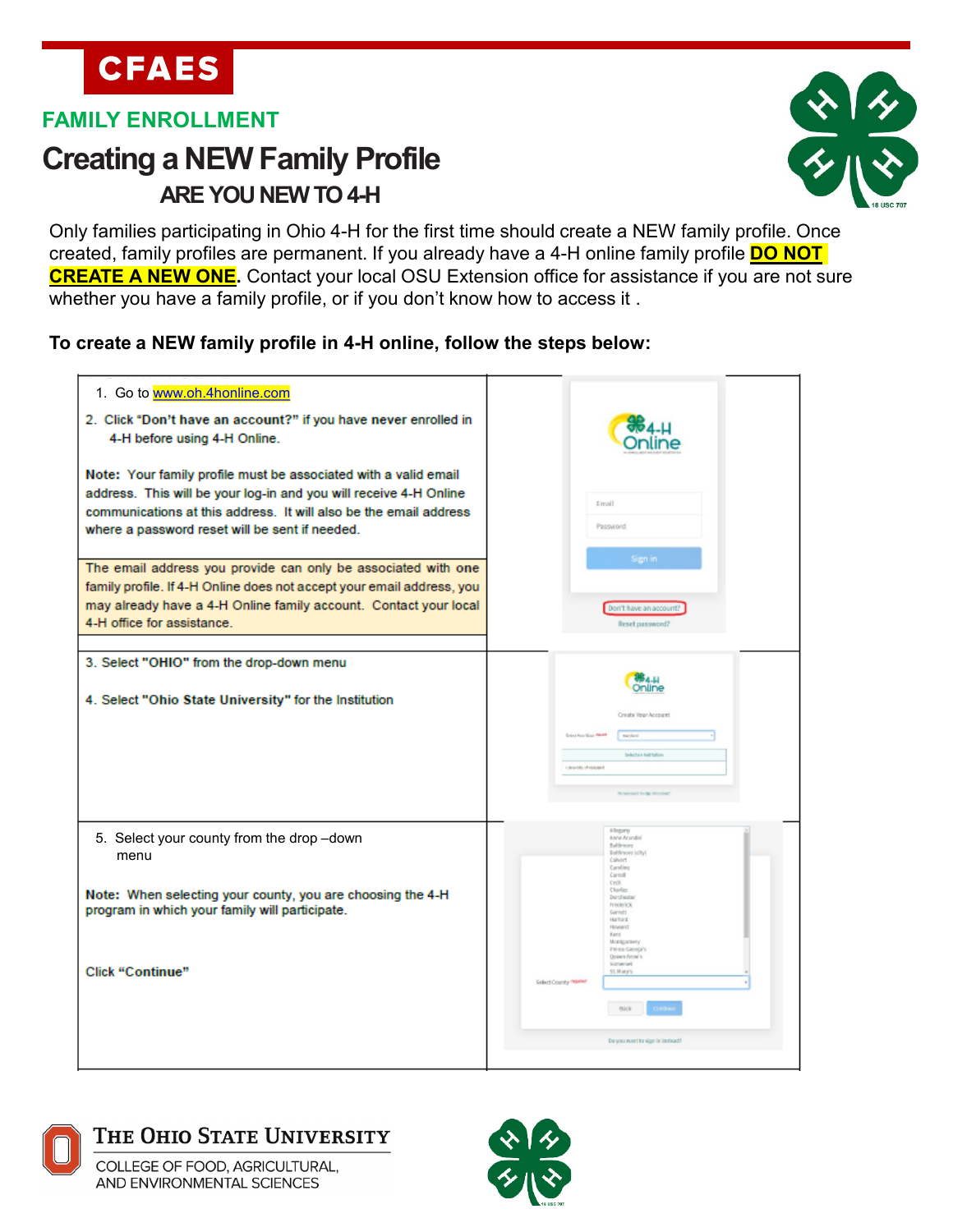| 6. Complete your family's information. Required fields are                                                                        |                                                                                                        |  |  |
|-----------------------------------------------------------------------------------------------------------------------------------|--------------------------------------------------------------------------------------------------------|--|--|
|                                                                                                                                   |                                                                                                        |  |  |
| marked in red and must be completed to move to the next screen.                                                                   |                                                                                                        |  |  |
| Remember: Your family information must be associated with a                                                                       | Create Your Account                                                                                    |  |  |
| valid email address. This will be your log-in and you will receive                                                                | University of Naryland                                                                                 |  |  |
| 4-H communications at this address. It will also be the email                                                                     | <b>CONT</b><br>County <del>Print</del>                                                                 |  |  |
| where your password reset will be sent, if necessary.                                                                             | ent unity gental com-<br><b>Grand Herman</b>                                                           |  |  |
|                                                                                                                                   | <b>Continuing report</b><br>410' amily (borrell cost)<br>COAST.<br>Family 5 area (Width)               |  |  |
| <b>Click the "Create Account" button</b>                                                                                          | Molektore<br>4444004444                                                                                |  |  |
|                                                                                                                                   | <b>Homber Within</b><br>cruit are one on<br><b><i><u>European</u></i></b> <i>Hibrid</i><br>$-1000$     |  |  |
|                                                                                                                                   | Conferrate avenue more<br><b>CONTRACTOR</b>                                                            |  |  |
|                                                                                                                                   | <b>Recis</b>                                                                                           |  |  |
|                                                                                                                                   |                                                                                                        |  |  |
|                                                                                                                                   | To provident to sign in instead                                                                        |  |  |
|                                                                                                                                   |                                                                                                        |  |  |
| Note: An email account can only be associated with one family                                                                     |                                                                                                        |  |  |
| profile. If you enter an email address that is already associated                                                                 | Existing Account                                                                                       |  |  |
| with a 4-H Online profile, you will see this message. Click the                                                                   | An account with this email fuscalmady been found, please sign in or escaver password                   |  |  |
| "Confirm" button and continue to log in to the existing account.                                                                  |                                                                                                        |  |  |
|                                                                                                                                   | Caroni                                                                                                 |  |  |
|                                                                                                                                   |                                                                                                        |  |  |
|                                                                                                                                   |                                                                                                        |  |  |
| 7. Enter your family's address information and click "Verify."                                                                    | <b>Yenly Your Address</b>                                                                              |  |  |
|                                                                                                                                   |                                                                                                        |  |  |
| The verification process may require you to select an appropriate                                                                 | <b>Idéres</b><br>\$555 Commissed Crick                                                                 |  |  |
| <b>USPS</b> format.                                                                                                               | <b>HASTERY</b>                                                                                         |  |  |
|                                                                                                                                   | Dily<br>College Park                                                                                   |  |  |
|                                                                                                                                   | <b>Durie</b><br>Raytost                                                                                |  |  |
|                                                                                                                                   | <b>Partel Croly</b><br>anna)                                                                           |  |  |
|                                                                                                                                   | Downloy<br>$\mathcal{C}_2$ .                                                                           |  |  |
|                                                                                                                                   |                                                                                                        |  |  |
|                                                                                                                                   | Signout.                                                                                               |  |  |
|                                                                                                                                   |                                                                                                        |  |  |
| If there is already another record in 4-H Online with a matching                                                                  |                                                                                                        |  |  |
| address, you may see this Duplicate Address screen:                                                                               | Duplicate Address: Account Recovery                                                                    |  |  |
|                                                                                                                                   | <b>Recover</b><br>Fill in last 3 digitals recove<br><b>Recovery Planet</b>                             |  |  |
| Use the browser "back" button to return to the previous screen.                                                                   | 311-354-9000                                                                                           |  |  |
| Double-check the address you entered and try again. Be sure you                                                                   | Fill Indeed 3 slights in recover<br><b>Registery Phone:</b><br>444-444-922                             |  |  |
| have included the full USPS address and a unit/apartment                                                                          | lend Messag<br><b>Contact Downlo</b>                                                                   |  |  |
| number, if that is part of your address. If you receive the                                                                       |                                                                                                        |  |  |
| Duplicate Address message again, choose an account recovery                                                                       |                                                                                                        |  |  |
|                                                                                                                                   | Sign But                                                                                               |  |  |
| method and contact your local 4-H office for assistance.                                                                          |                                                                                                        |  |  |
|                                                                                                                                   |                                                                                                        |  |  |
| After the address is verified, your family profile has been created!<br>You will receive an email confirming your family profile. | MARYLAND SE                                                                                            |  |  |
|                                                                                                                                   |                                                                                                        |  |  |
|                                                                                                                                   | The text for expense signalist Administration of Mandwest<br>ignization to end a depth for an 10 year. |  |  |
| The next screen you see will allow you to add the first member to                                                                 | Skyn kn                                                                                                |  |  |
| your family.                                                                                                                      | TO FOR GLYPE'S CANDIDATE AND LCCC. THE 2000<br>TAXABLE AT A 1990 F. CENTER AND THE SAID FOR THE        |  |  |
|                                                                                                                                   |                                                                                                        |  |  |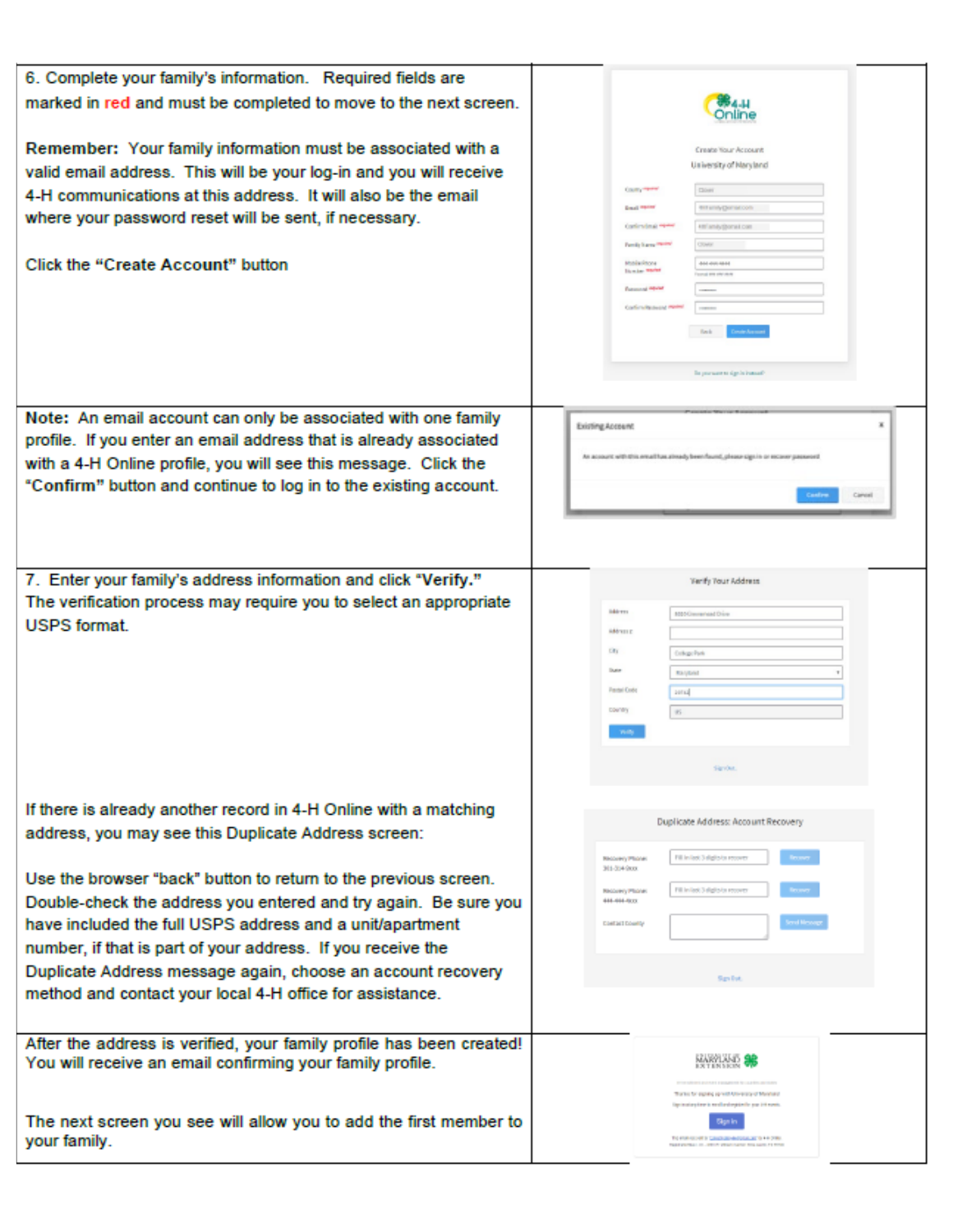

# **Adding a Member to the Family Profile**



Family profiles contain individual records for each youth or adult family member who participates in 4-H. These are called Member profiles. *When creating a new family profile*, you will automatically be asked to add the first member. To add additional family members, click the blue "Add Member button at the top of the Member List. Each family member should have only **ONE** Member profile. Do not create more than one Member profile for an individual. To create a Member profile, follow the steps below:

| <b>Creating a New Member Profile</b><br>1. Click the "Add New Member" button on the Member<br>List page.                                                                                                                                                            |                                                                                     | Clover<br>$\circ$ $\circ$<br>Clearford/6044) graduan<br><b>Contract</b><br>8000 Greenman Drive<br>COULD B PARK, NO 26742-0001<br>481-001-0081<br>Training County        |                                                                                                                                            | <b>B</b> Additional |
|---------------------------------------------------------------------------------------------------------------------------------------------------------------------------------------------------------------------------------------------------------------------|-------------------------------------------------------------------------------------|-------------------------------------------------------------------------------------------------------------------------------------------------------------------------|--------------------------------------------------------------------------------------------------------------------------------------------|---------------------|
| <b>Profile</b><br>2. Fill in the member's name and birthdate. Click "Next" at<br>the bottom of the page.<br>4-H Online will determine whether the member is eligible to<br>enroll as a Cloverbud, Youth, or Adult, based on birthdate.                              | HARLEY 88<br><b>Remissed Inf</b><br>tonty<br>Funds<br><b>Explicitude</b>            | ۰<br><b>Audio</b><br><b>Final Harry Horne</b><br>Milleland<br><b>ANTIQUE COMPANY</b><br><b><i><u><u><b>Anderson Warren</b></u></u></i></b><br><b>Side State William</b> | Add Member<br>ä                                                                                                                            | ٠                   |
| <b>About You</b><br>3. Complete the information for the member, being sure to<br>complete required fields. Click "Next" at the bottom of<br>the page                                                                                                                | <b>MARXANE SE</b><br>texto de<br>ma<br><b>Death</b><br><b>Central Cards</b>         | ۰<br><b>No</b><br>About Visa<br><b>Brille Davids 1980</b><br><b>Identicing Constantinent</b><br><b>Gas were</b><br>Demographics                                         | Articl Member<br>٠                                                                                                                         | ۰                   |
| <b>Select Participation</b><br>3. Choose how the Member will participate in 4-H:<br>Youth: choose the preferred option<br>"I want to join 4-H as a New or Returning 4-H Youth" (Member)<br>ОR<br>"I want to participate in a 4-H activity but I do NOT want to join | 田田吉山 華<br><b><i><u>Services</u></i></b><br>inis<br>Inis<br><b>Section Conde</b>     | Exercise Life as New Interning Lifetian                                                                                                                                 | Add Nember<br>۰<br>Here would can like its participate?<br>I excitement interests a VII popular but 1-to 507 hopes to can VII at all other |                     |
| 4-H at this time." (Participant)<br>Adults: choose the preferred option<br>"I want to join 4-H as a New or Returning 4-H Volunteer"<br><b>OR</b><br>(Volunteer)<br>"I want to participate in 4-H but NOT as a 4-H Volunteer at this<br>time." (Participant)         | <b>MADDE #</b><br><b>Personal Inc.</b><br>long<br><b>Link</b><br><b>DealerCards</b> | showed an a line or Extension Art 1                                                                                                                                     | link 1977<br>Add Meniber<br><b>Selection</b><br>Ham mould you like to party                                                                | $\circ$             |
| Click "Finish"                                                                                                                                                                                                                                                      |                                                                                     |                                                                                                                                                                         | But I                                                                                                                                      |                     |

### THE OHIO STATE UNIVERSITY